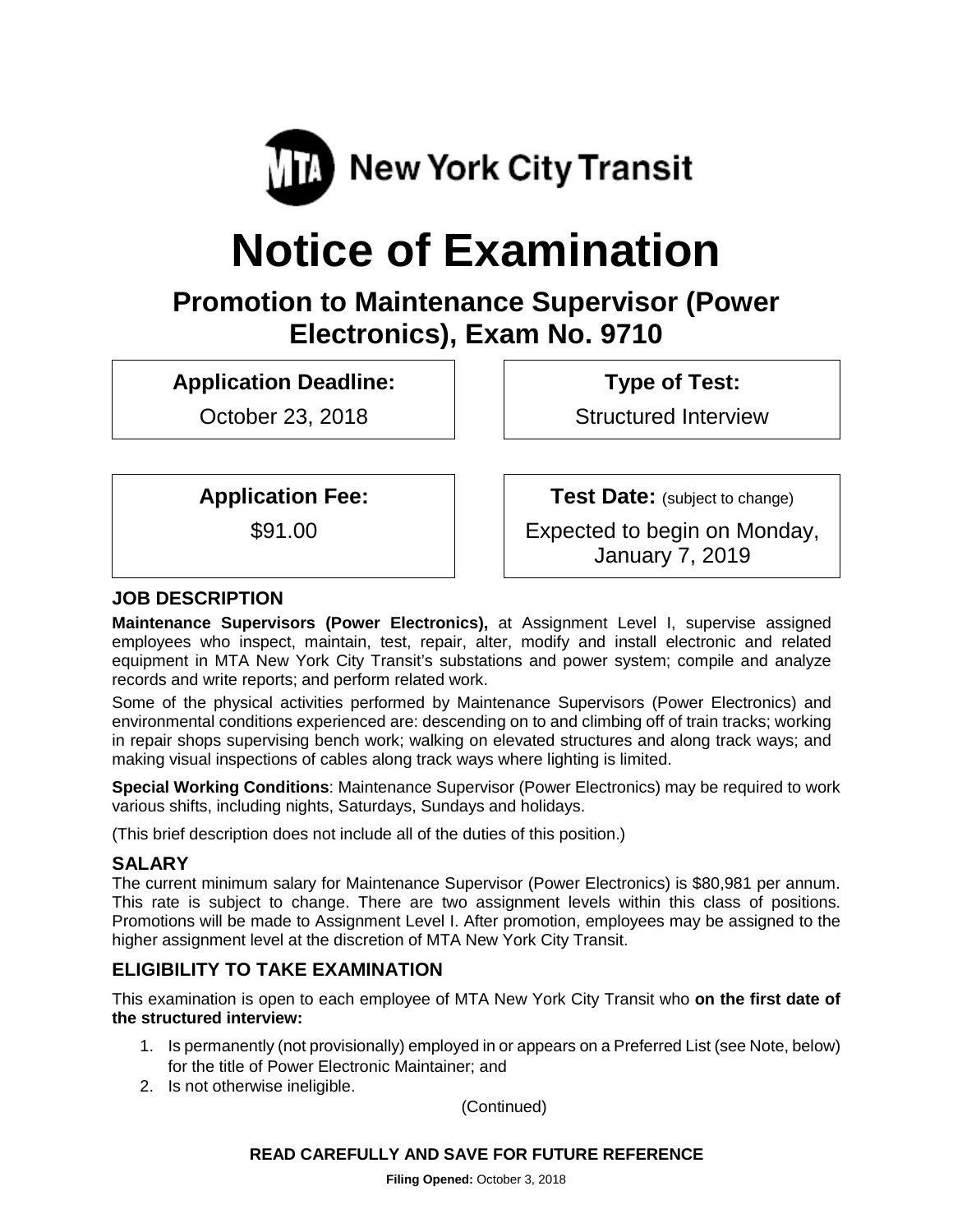# **ELIGIBILITY TO TAKE EXAMINATION** (Continued)

(Note: A "Preferred List" is a civil service list which is only for certain former permanent incumbents of the eligible title who have rehiring rights.)

This examination is also open to employees who were appointed to an eligible title pursuant to New York State Civil Service Law, section 55-a, and who meet all other eligibility requirements.

You are responsible for determining whether you meet the eligibility requirements for this examination prior to submitting the *Application*. If you do not know if you are eligible check with **your department's Human Resources representative**. You may be given the test before we verify your eligibility. If you are marked "Not Eligible," your application fee will **not** be refunded and you will **not** receive a score.

This examination is **not** open to employees of MaBSTOA or MTA Bus Company or to employees of MTA agencies other than MTA New York City Transit.

# **REQUIREMENTS TO BE PROMOTED**

**Probationary Period:** At the time of promotion, you must have completed your probationary period in the eligible title as indicated in the above "Eligibility to Take Examination" section, and you must be permanently employed in that title or your name must appear on a Preferred List for the title at the time of promotion. Additionally, you must have served permanently in the eligible title for at least one year. Time served prior to a break in service of more than one year will not be credited.

**Drug Screening Requirement:** You must pass a drug screening in order to be promoted.

# **HOW TO SUBMIT AN APPLICATION AND PAY THE APPLICATION FEE**

If you believe you meet the requirements in the "Eligibility to Take Examination" section, submit an application online by the last day of the application period unless you are requesting a Fee Waiver. Applicants who wish to request a Fee Waiver should refer to the "How to Submit an Application When Requesting a Fee Waiver" section below.

**Application Fee:** This fee is generally not refundable. Under special circumstances, you may be entitled to a refund. You should refer to the Department of Citywide Administrative Services ("DCAS") Exam Regulations to determine if you are entitled to a refund prior to requesting a refund. You can refer to the bottom of the last page of the Notice of Examination for instructions on how to obtain a copy of the DCAS Exam Regulations.

#### **Online Applications:**

- 1. Apply using the "BSC" employee portal at [www.mymta.info](http://www.mymta.info/) by the last day of the *Application*  period.
- 2. You must pay the *Application* fee via payroll deduction. Applicants who request a fee waiver must apply by mail.
- 3. You will be sent a confirmation number after you complete your *Application* and pay the application fee.

Save your confirmation numbers for future references and proof of filing an *Application.*

Computers with internet access are available on a limited basis at branches of the New York Public Library, the Brooklyn Public Library and the Queens Library to patrons with a valid library card.

# **HOW TO SUBMIT AN APPLICATION WHEN REQUESTING A FEE WAIVER**

Applicants who wish to request a Fee Waiver must obtain an *Application* in person at the MTA Exam Information Center as indicated below and must submit the *Application* by mail to the address in the Correspondence section below **by the last day of the application period**.

(Continued)

#### **READ CAREFULLY AND SAVE FOR FUTURE REFERENCE**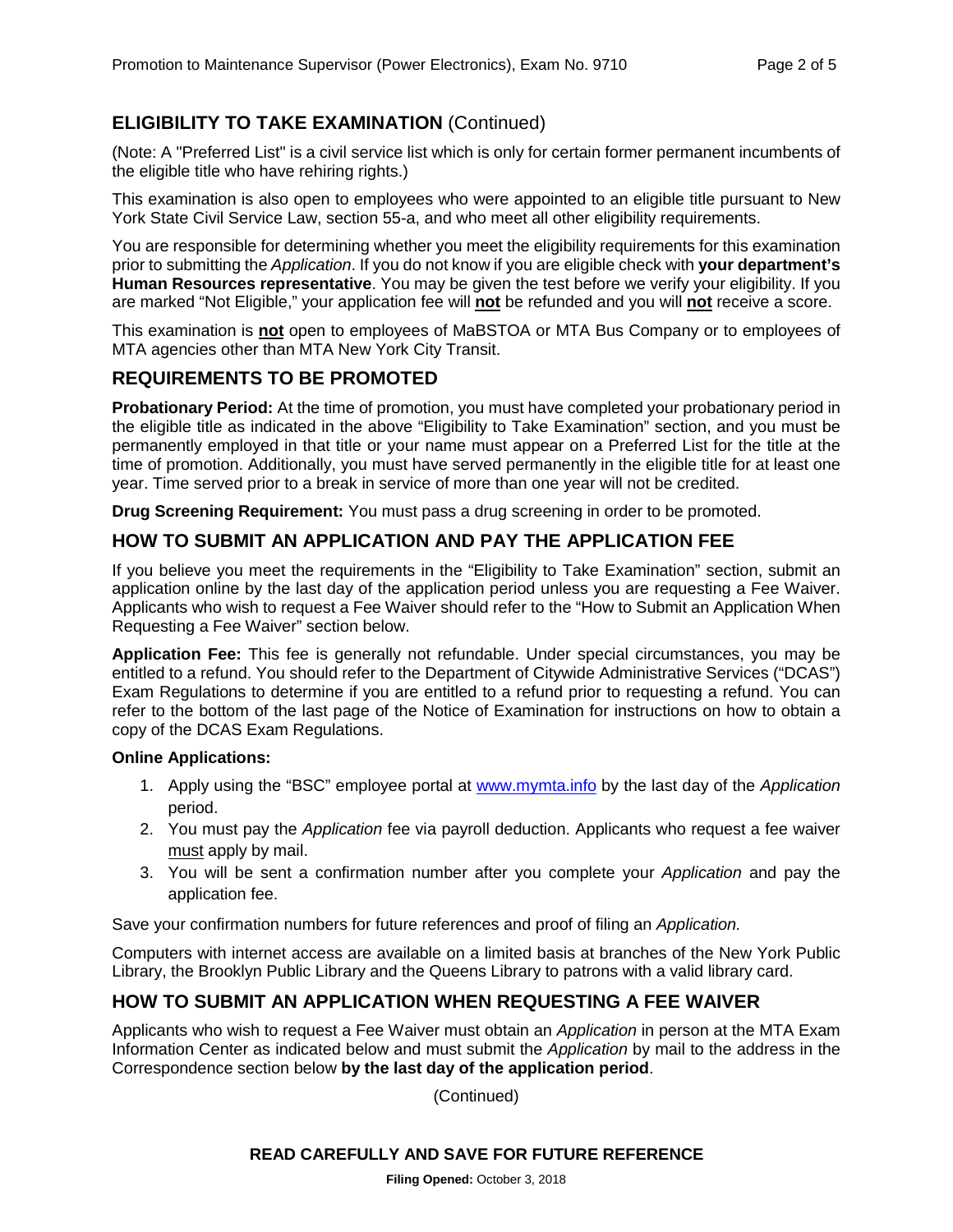#### **HOW TO SUBMIT AN APPLICATION WHEN REQUESTING A FEE WAIVER** (Continued)

MTA New York City Transit will not accept applications in person. Additional information on requesting an application fee waiver is available with the *Application*.

**MTA New York City Transit Exam Information Center**: Open Monday through Friday, from 9 AM to 3 PM, in the lobby at 180 Livingston Street, Brooklyn, New York. Directions: take the A, C, F, or R trains to the Jay Street-Metro Tech Station, or the 2, 3, or G train to the Hoyt Street Station.

#### **ADMISSION LETTER**

An *Admission Letter* will be mailed to you about 10 days before the first date of the structured interview. If you do not receive an *Admission Letter* at least 4 days before this date, you may obtain a duplicate letter at the MTA Exam Information Center (as indicated above). A paper copy of the *Admission Letter* is your ticket for admission to the structured interview.

Employees **must** keep their official mailing address **up to date.** Only the address on file with the MTA Business Service Center will be used to mail correspondence, including the *Admission Letter.*

#### **THE TEST**

You will be given a competitive structured interview. You must achieve a score of at least 70 to pass the structured interview. Your score on the structured interview will determine 85% of your final score. Your seniority will determine the remaining 15%. You must pass the structured interview to have your seniority credited. Your seniority score will be 70 plus ½ point for each three months of completed, continuous service with an agency under the jurisdiction of the Commissioner, Department of Citywide Administrative Services in permanent competitive class titles. Your service will be credited through the date of the structured interview, up to a maximum of 15 years. Time served prior to a break in service of more than one year will not be credited.

Veterans' or Disabled Veterans' Credit will be granted only to eligible passing candidates who request that they be applied. Veterans' or Disabled Veterans' Credit should be requested at the time of application, but **must** be requested before the date the eligible list is established. Claims for Veterans' or Disabled Veterans' Credit cannot be made once the eligible list is established.

The competitive structured interview may include questions on: the maintenance, inspection, testing, repair, installation, and building of solid state computerized supervisory control systems, relays, meters, test instruments, logic and printed circuit boards modems, power conversion equipment and associated high-voltage and low-voltage equipment and circuits; MTA New York City Transit rules and regulations and safety, discipline and training procedures; the conduct of investigations and the preparation of reports; supervision of employees; and other related areas.

#### **TEST ADMINISTRATION GUIDELINES**

**Warning:** You are not permitted to enter the interview site with cellular phones, smart watches, beepers, pagers, cameras, portable media players, or other electronic devices. Calculators are permitted; however they must be hand-held, battery or solar-powered, numeric only. Calculators with functions other than addition, subtraction, multiplication and division are prohibited.

Electronic devices with an alphabetic keyboard, word processing, or data recording capabilities, such as planners, organizers, etc., are prohibited. If you use any of these devices in the building at any time before, during, or after the structured interview, you may **not** receive your interview results, your interview score may be nullified, and your application fee will **not** be refunded. You may not have any other person, including children, present with you while you are being processed for or being interviewed, and no one may wait for you inside of the interview site while you are being interviewed.

(Continued)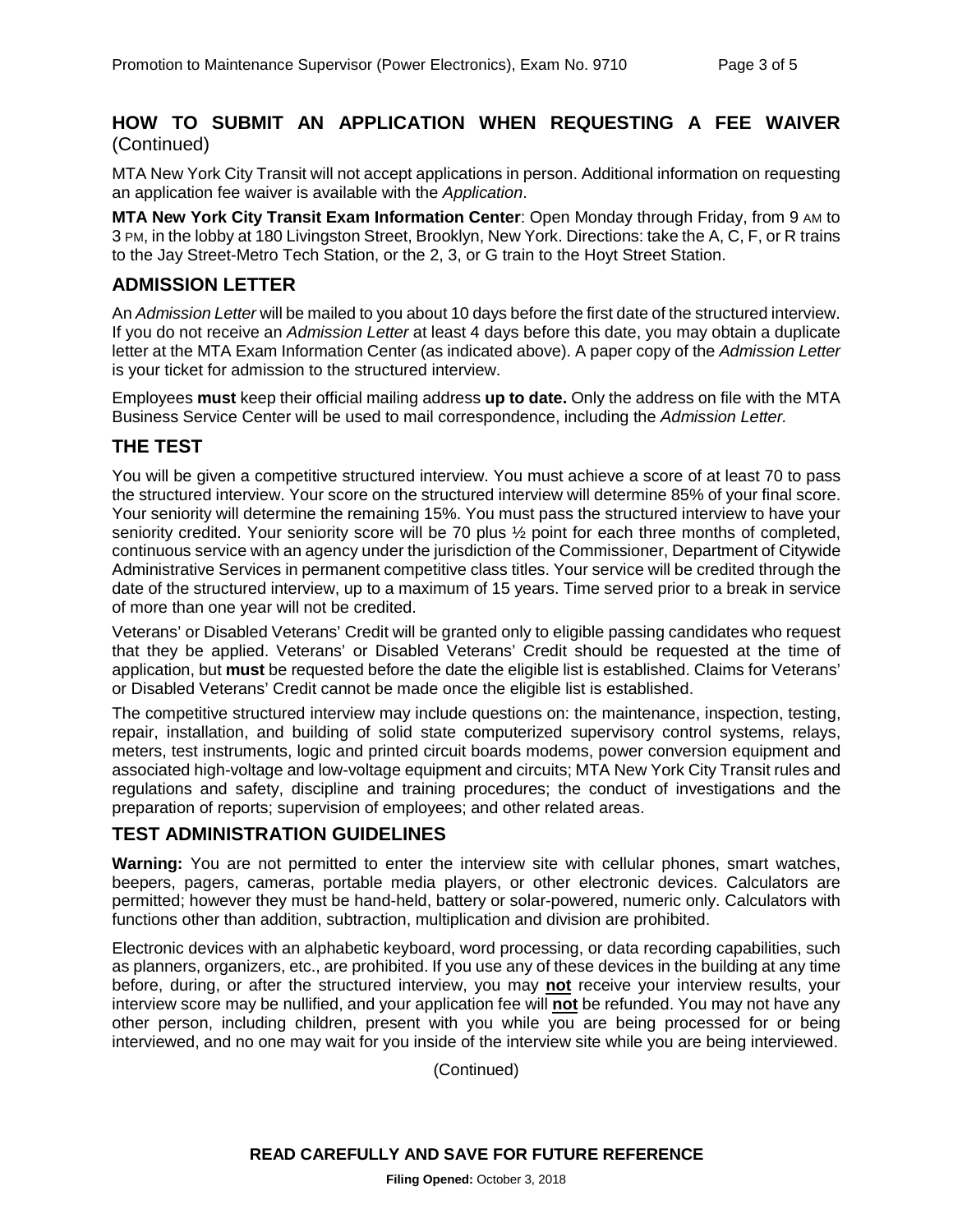# **TEST ADMINISTRATION GUIDELINES** (Continued)

Leaving: You must leave the interview site once you finish the interview. If you leave the interview site after being fingerprinted but before finishing the interview, you will not be permitted to re-enter. If you disregard this instruction and re-enter the interview site, you may not receive your interview results, your interview score may be nullified, and your application fee will not be refunded.

**Proof of Identity**: You must present your MTA New York City Transit employee ID when you arrive to be interviewed.

#### **THE TEST RESULTS**

If you pass the structured interview and are marked eligible, your name will be placed in final score order on an eligible list and you will be given a list number. You will be notified by mail of your interview results. If you meet all requirements and conditions, you will be considered for promotion when your name is reached on the eligible list.

#### **SPECIAL ARRANGEMENTS**

**Late Filing:** Consult with **your department's Human Resources representative** to determine the procedure for filing a late *Application* if you meet one of the following conditions:

- 1. You are absent from work for at least one-half of the application period and are unable to apply for reasons such as vacation, sick leave or military duty; or
- 2. You become eligible after the above application period, but on or before the first day of the structured interview.

**Make-Up Test:** You may apply for a make-up interview if you cannot take the interview on the scheduled interview date for any of the following reasons:

- 1. Compulsory attendance before a public body;
- 2. On-the-job injury or illness caused by municipal employment where you are an officer or employee of the City;
- 3. Absence from the interview within one week after the death of a spouse, domestic partner, parent, sibling, child or child of a domestic partner;
- 4. Absence due to ordered military duty;
- 5. A clear error for which MTA New York City Transit is responsible; or
- 6. A temporary disability, pregnancy-related, or child-birth-related condition preventing you from taking the interview.

To request a make-up interview, mail your request with your documentation of special circumstances to the address found in the "Correspondence Section" below within 60 days of your scheduled interview date or make the request within 60 days of restoration to your position after performing ordered military duty.

**Special Test Accommodations:** If you plan to request special testing accommodations due to disability or an alternate interview date due to your religious belief, follow the instructions included with your *Application* and mail your request to the address found in the "Correspondence" section below no later than 30 days prior to the scheduled interview date.

**READ CAREFULLY AND SAVE FOR FUTURE REFERENCE**